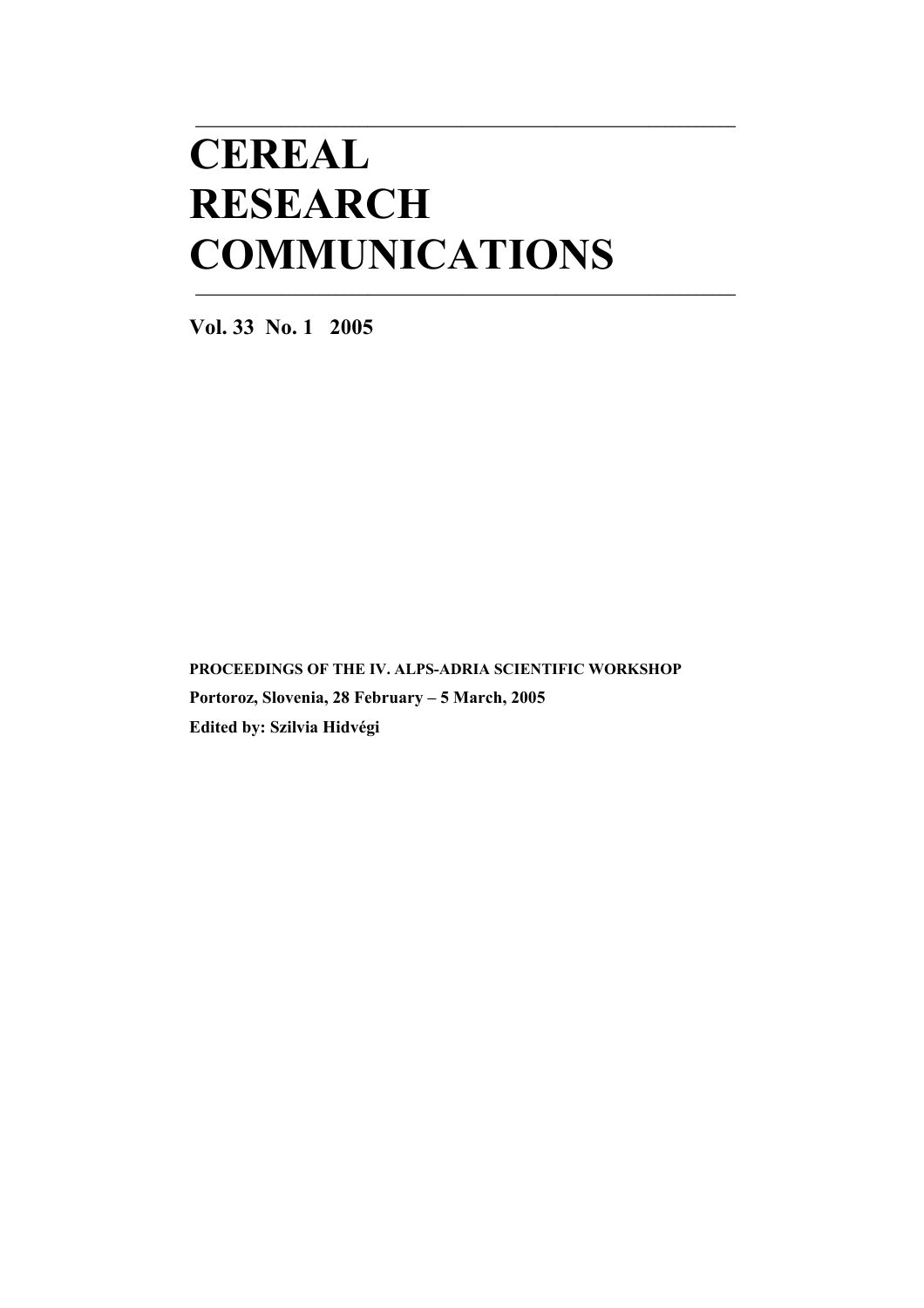## **DATA ON THE ELEMENTS OF CARBON CYCLE IN A SOLONETZ AND SOLONCHAK SOIL**

*T. Tóth<sup>1</sup> (corresponding author) – I. Fórizs<sup>2</sup> – L. Kuti<sup>3</sup> – J.L. Wardell<sup>4</sup>* 

1 RISSAC HAS, Budapest, Hungary tibor@rissac.hu

2 IGCR HAS, Budapest, Hungary

3 Geological Institute of Hungary, Budapest, Hungary

4 McGill University, Montreal, Canada

#### **Introduction**

Carbon, being the most important element for life is also a major component of soils. Since soil is the greatest sink of carbon, soil carbon content and its transformation are extremely important processes (Németh, 1996).  $CO<sub>2</sub>$  is the most important compound of carbon, basic material for buildup of organic matter, assimilation and final product of the disintegration of organic matter, i.e. dissimilation. Due to the importance of the atmospheric  $CO<sub>2</sub>$  concentration in controlling the so-called "greenhouse-effect" the knowledge of its concentration in soils is not only important for soil processes, but also has far-reaching consequences in global climate processes.

In the characterization of carbon balance we focused on two parameters, soil  $CO<sub>2</sub>$  concentration and soil surface  $CO<sub>2</sub>$  flux.

Additionally data on carbon stable isotopes in groundwater were also interpreted. Carbon stable isotopes are helpful in distinguishing sources of  $CO<sub>2</sub>$  in the soil. The isotopic compositions of the upper soil gas are similar to that of atmospheric values close to the surface and change to match those of biological sources with increasing depth. These changes in the isotopic composition are a function of the mixing with the atmospheric  $CO<sub>2</sub>$ . Stable carbon isotope composition of the soil  $CO<sub>2</sub>$  affects the stable carbon isotope composition of the groundwater as well.

Our objective was to describe the elements of the carbon cycle in two native grasslands at two strictly protected salt-affected areas, Apaj and Zabszék.

#### **Methods**

Soil CO<sub>2</sub> concentration was measured when the flux measurements were made. A hollow stemmed rod with a perforated end was forced to different soil depths at 10 cm increments with a sliding hammer. Air was pumped from the rod to the LI-COR  $CO_2$  analyzer.  $CO_2$ concentration was measured in parts per million (ppm).

Soil  $CO<sub>2</sub>$  flux (or soil respiration) was measured with a box having its open-side-down placed securely onto the soil surface. The atmosphere inside the box was recirculated through the  $CO_2$  analyzer, which was used to measure the accumulation of  $CO_2$  as a function of time. The slope of the graph produced by the concentration accumulation as a function of time is *dx/dt*. Flux is calculated as

$$
F = A^{-1} [ (PV)/(RT) ] [dx/dt]
$$

Where A is the footprint area of the box and P, V, and T are pressure, volume and temperature inside the box. Flux was expressed in units of grams per square meter per day  $(g m^2)$  $d^{-1}$ ).

Isotopic methods used are described by Tóth et al. 2001 and Fórizs et al. 2005.

The native vegetation at Apaj is a result of gradual drying and groundwater sinking. The official nomenclature of the present plant association is **Artemisio santonici–Festucetum pseudovinae Soó (1933) 1947 corr. Borhidi 1996** (Molnár and Borhidi, 2003). Its charac-

## 133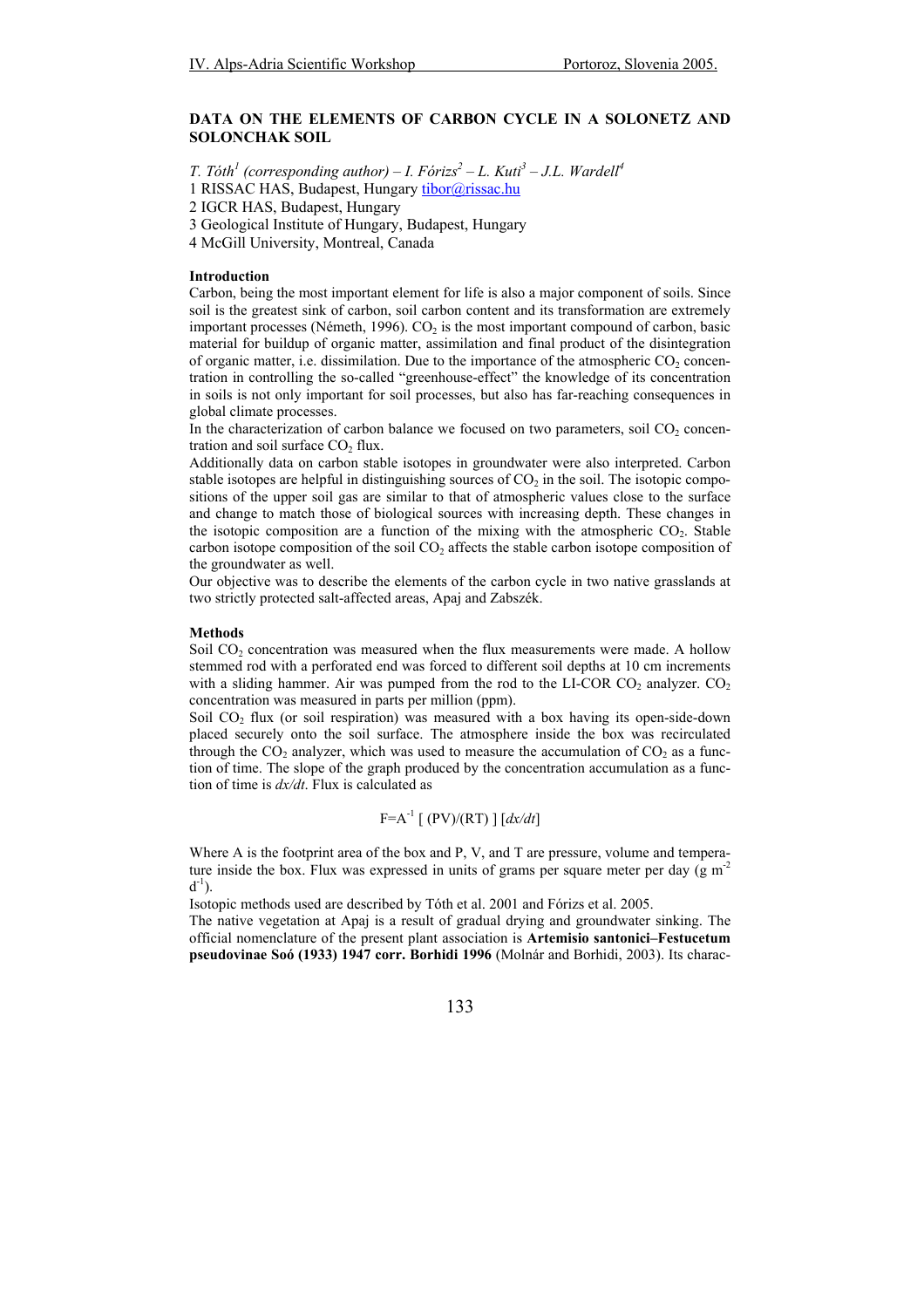teristics are described under the code of F1a by Molnár et al. (2003) and can be summarized as: a) Typical soil is Solonetz (Table 1), the soil is affected by shallow groundwater and surface waterlogging as well. b) There are no shrubs or trees among the grasses, neither tall grasses. c) They occur in an elevation zone between **Pannonic Puccinellia limosa hollow** (lower neighbor, same as the vegetation at Zabszék site) and slightly saline **Grassy saline puszta** or nonsaline **Pannonic loess steppic grasslands** (upper neighbor). At present the site is grazed by sheep.

The native vegetation at Zabszék is the result of continuous drying of the lake and the shifting of lake margin towards the bottom of the lake. The official nomenclature of the plant association is **Lepidio crassifolii–Puccinellietum limosae Soó 1947 - puccinellietosum**. Its characteristics are described under the code of F4 by Bagi and Molnár (2003) and can be summarized as: a) Typical soil is Solonchak (characteristic data in Table 1). A condition of its occurrence is shallow saline groundwater and repeated waterlogging, typical on the bank of saline lakes. The spring and late summer aspects might be very different. b) Physiognomy is determined by waterlogging. If there is no waterlogging the *Puccinellia limosa* is small, on wet places it grows high, forms tussocky patches. c) They occur in the neighborhood of saline lakes. d) Regenerative potential is very good. At present the only major grazing animals are wild geese at the site.

### **Results and discussion**

Table 2 shows that evaporation caused moderate enrichment in  $^{18}$ O of groundwater ( $\delta^{18}$ O  $-8.27$  to  $-8.58\%$ ) compared to atmospheric precipitation (mean  $\delta^{18}$ O is  $-9.1\%$  [Deák J. 1995]). The  $\delta^{13}$ C values of the dissolved inorganic carbonate (DIC) of groundwater differ at the two sites. There is an opportunity to explain the differences based on the Soil Organic Matter, and CaCO<sub>3</sub> and CO<sub>2</sub> content and flux (Fig 1.). We hypothesize that the  $\delta^{13}C_{\text{DIC}}$  value of -14.1‰ at Apaj is more negative compared to the -10.1‰ value at Zabszék, because of the larger concentration of SOM ( $\delta^{13}$ C value ca -26  $\delta^{13}$ C) and of soil CO<sub>2</sub> (ca -23  $\delta^{13}$ C), see Table 2. Also a contributing fact can be that the concentration of soil  $CaCO<sub>3</sub>$  a component rich in <sup>13</sup>C, is less (ca -5 to -10  $\delta$ <sup>13</sup>C) at Apaj than at Zabszék.



Figure 1. The measured  $\delta^{13}$ C values of dissolved carbonate in the groundwater, and approximate  $\delta^{13}$ C values and comparative magnitude (see Table 2) of Soil Organic Matter, and soil CaCO<sub>3</sub>.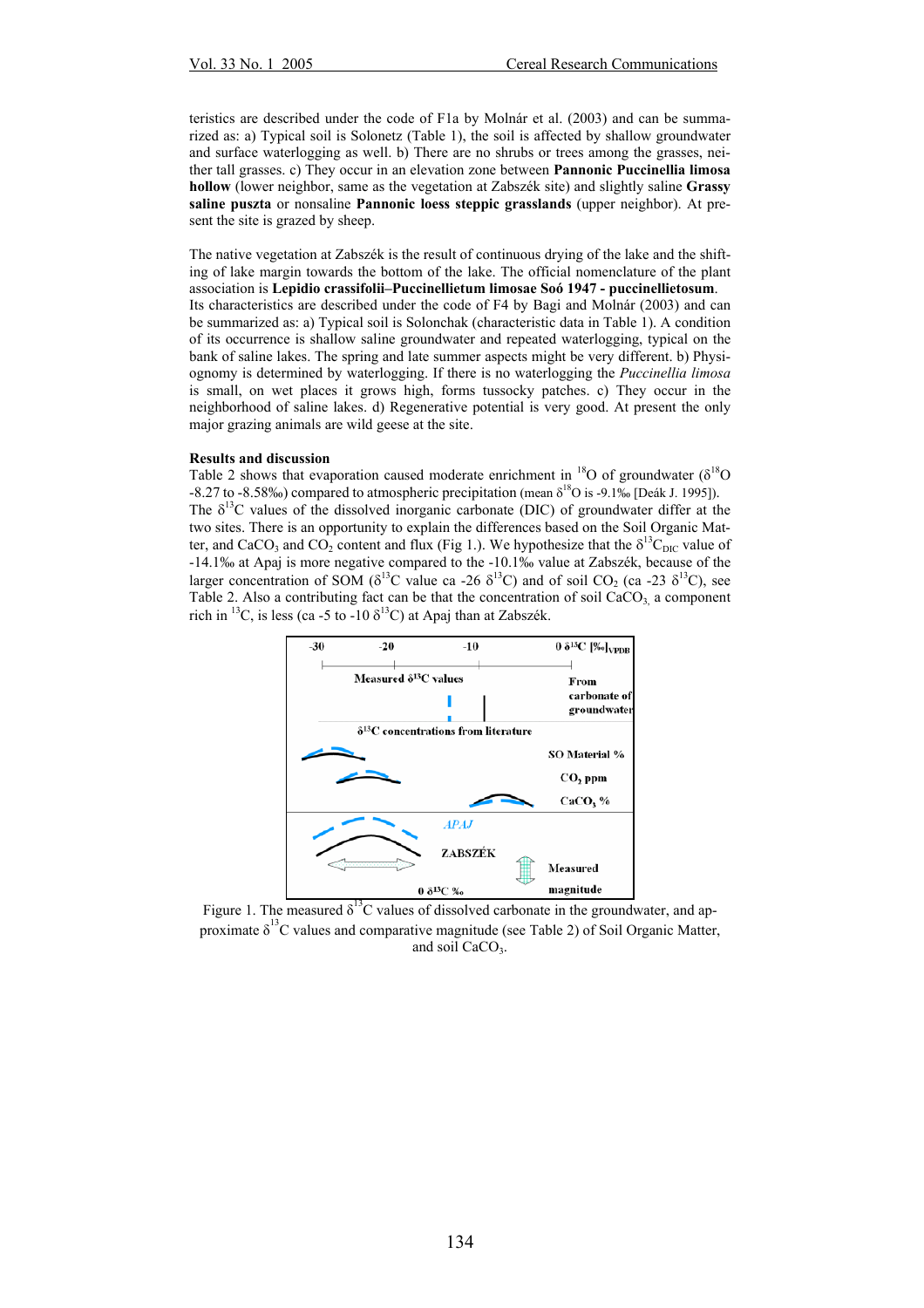| Site                                                  | Apaj                            | Zabszék         |
|-------------------------------------------------------|---------------------------------|-----------------|
| Coordinates Latitude                                  | $N$ 47 $\degree$ 05'14.0"       | N 46° 50' 34.8" |
| Coordinates Longitude                                 | E 19° 05' 54.7" E 19° 10' 37.1" |                 |
| Soil type                                             | Solonetz                        | Solonchak       |
| Soil clay $\%$ in 0-40 cm depth                       | 30                              | 34              |
| Soil sand $\%$ in 0-40 cm depth                       | 13                              | 8               |
| Soil $CaCO3$ content-%                                | 12                              | 32              |
| Exchangeable Na %                                     | 23                              | 39              |
| pH                                                    | 8.3                             | 8.5             |
| Electrical conductivity of saturation extract - mS/cm | -1.8                            | 5.3             |

| Table 1. Abiotic characteristics of the studied native grasslands |  |  |
|-------------------------------------------------------------------|--|--|
|-------------------------------------------------------------------|--|--|

|                                      | Groundwater parameters                           |                                  |       | Soil parameters                 |                               |                                |                          |
|--------------------------------------|--------------------------------------------------|----------------------------------|-------|---------------------------------|-------------------------------|--------------------------------|--------------------------|
| Site                                 | $\delta^{13}$ C of dis-<br>solved car-<br>bonate | $\delta^{18}O$ of<br>groundwater | EC    | CaCO <sub>3</sub><br>$0-100$ cm | Soil or-<br>ganic mat-<br>ter | CO <sub>2</sub> flux           | CO <sub>2</sub><br>conc. |
| Dimension                            | $[\%o]_{\mathrm{VPDB}}$                          | $[\%o]_{VSMOW}$                  | mS/cm | $\frac{0}{0}$                   | $\frac{0}{0}$                 | mole/ $\overline{m^2/d}$<br>ay | ppm                      |
| Apaj<br>solonetz<br>grassland        | $-14.1$                                          | $-8.58$                          | 3.9   | 32                              | 1.94                          | $3 - 14$                       | 3570-<br>3600            |
| nonsaline<br>Apaj<br>cropland        | $-11.4$                                          | $-8.27$                          | 2.8   |                                 |                               |                                |                          |
| Zabszék<br>solon-<br>chak grassland  | $-10.1$                                          | $-8.4$                           | 3.1   | 41                              | 0.77                          | 0.14                           | 3367                     |
| Zabszék<br>$non-$<br>saline cropland | $-9.1$                                           | $-8.41$                          | 3.1   |                                 |                               |                                |                          |

# **Conclusions**

Carbon cycle at the studied salt-affected sites shows close relationship between vegetation (plant cover), soil composition and groundwater. The larger plant cover at Apaj resulted in greater soil CO<sub>2</sub> concentration and flux, and SOM. All these components are depleted in <sup>13</sup>C, therefore the  $\delta$ <sup>13</sup>C value of DIC at Apaj is significantly more negative than at Zabszék.

## **Acknowledgement**

Authors acknowledge the material assistance of HNSF grants T37731, 37364 and OM-4/015/2004 "NKFP" grant.

## **References**

Bagi, I. and Zs. Molnár. 2003. Habitat F4 in "Comparative survey and evaluation of the vegetation of Hungary" Working Group for data quality. Manual of habitats 2.0 Editors: Bölöni, J., A. Kun, and Zs. Molnár. Vácrátót. (in Hungarian)

Deák J. 1995. Determination of recharge of groundwaters in the Great Hungarian Plain by isotopic techniques. VITUKI Report, Budapest.

# 135